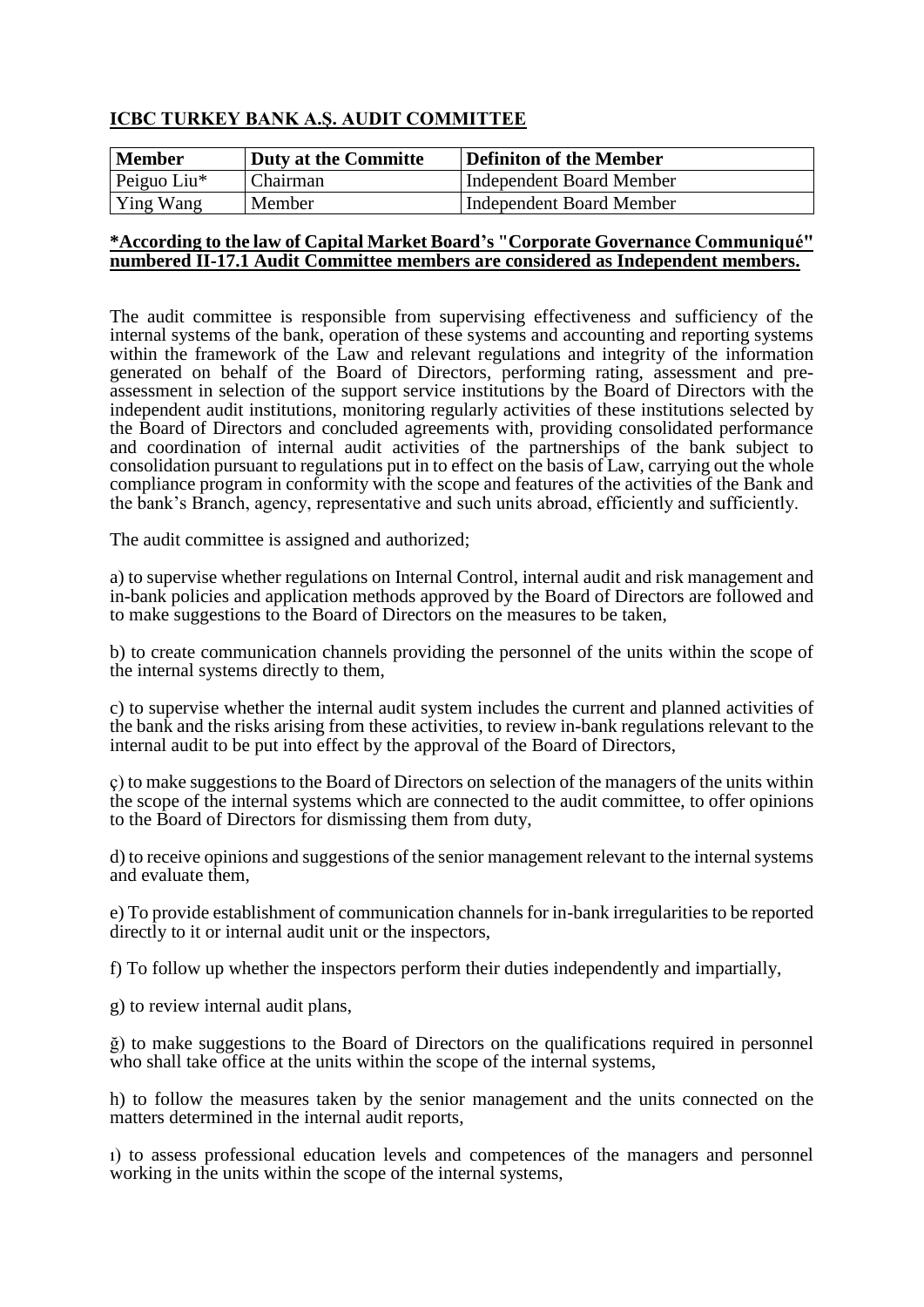i) to evaluate whether methods, tools and application procedures require for determining, measuring, monitoring and controlling the risks Bank bears are available,

j) to make meetings with the inspectors and independent auditors of the independent audit institution conducting the independent audit of the bank regularly, for at least four times a year and within the program and agendas to be determined,

k) to inform the Board of Directors on opinions and evaluations of the relevant senior management, the personnel working at the internal control and internal audit and the independent audit institution about on applications needed to fulfill duties properly within the scope of its duties and responsibilities and to provide and develop effectivity,

l) to review assessments of the independent audit institution within the scope of the compatibility of the Bank's accounting applications to the Law and other relevant legislation, to receive explanation of the relevant senior management on the determined inconsistencies,

m) to evaluate results of the independent audit, annually and quarterly prepared financial statements and documents relevant to these and the report of the independent audit with the senior management and independent auditors, and resolve the subjects which the independent auditor has hesitated on.

n) To evaluate independency of the activities relevant to the Bank, of the rating institutions the Bank shall sign an agreement with, independent audit institutions and rating institutions including those auditing information systems and their Chairman and members of the Board of Directors, auditors, managers and employees and the efficiency of the resources allocated, to submit their evaluations to the Board of Directors by a report, and to repeat these processes regularly during the agreement, not longer than quarterly, in case service is taken,

o) To make risk assessment relevant to the support service the Bank shall receive, to submit their evaluations to the Board of Directors by a report, and to repeat these processes regularly during the agreement, not longer than quarterly, in case service is taken, and also monitoring the sufficiency of the services of the support service institution,

ö) To supervise whether the Bank's financial reports include all real required to be reflected, whether prepared in compliance with the Law and other relevant legislation, to have the detected defects and irregularities to be corrected,

p) to discuss with the independent auditors whether the financial reports reflect financial status of the bank, results of the works performed, and the cash flow of the bank accurately and whether they are prepared in compliance with the procedures and principles determined in Law and other relevant legislation,

r) to report to the Board of Directors the activities it has executed within the term and the results of these activities, provided that this period does not exceed six months, to state in the report its opinions on the measures required to be taken in the bank, applications needed to be performed and other issues it believes important in terms of maintaining the bank activities safely,

s) To follow whether those entitled to open a credit themselves, their spouses, children under their custody or other real and legal entities constituting a risk group take part in the evaluation and decision stage of the credit transactions they are a party of and generate communication channels providing reporting of these matters to them,

ş) Within the scope of the Compliance Program; to assign compliance supervisor, to provide establishment of the compliance unit directly reporting to the compliance supervisor and